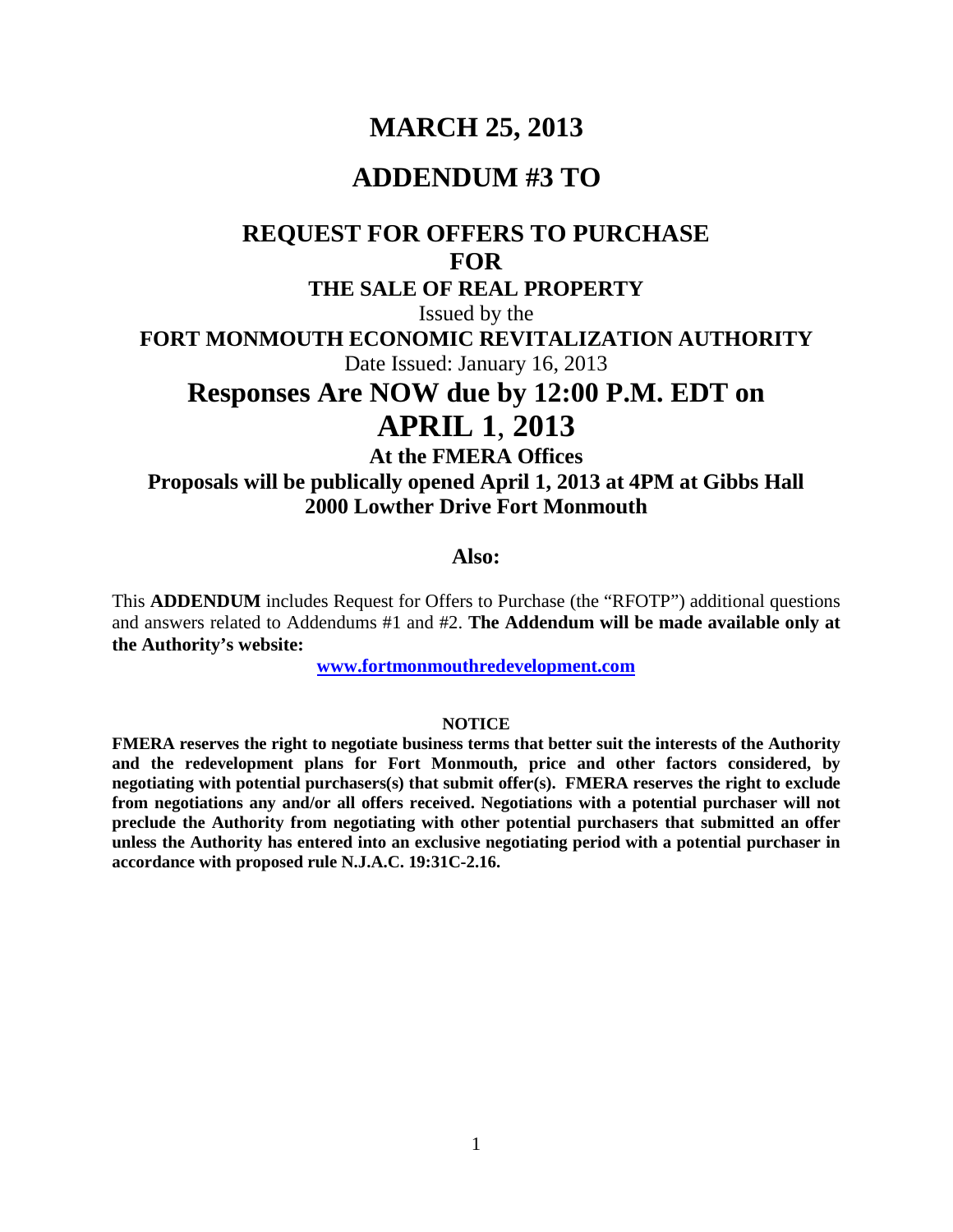A. Questions and Answers

1. **Question:** The RFP requires a Conceptual Redevelopment Plan submittal. Since this RFP is for existing homes on existing roadways, we are unclear if or why a Conceptual Redevelopment Plan would be required. Therefore, our question is – Is a Conceptual Redevelopment Plan required? And if yes, what type of details are required in the Conceptual Redevelopment Plan

**Answer:** Yes, a conceptual redevelopment plan is required and should include whether the properties will be fee simple or condominiums and show what is planned for the vacant property north of the existing housing.

2. **Question:** We understand the Officer Quarters is located within a historical district. Are there any restrictions regarding interior or exterior renovations?

**Answer:** There will be restrictions on the exterior, but not the interiors; the interiors have already been renovated. Attachment D of the Programmatic Agreement provides more guidance.

3. **Question:** Can the building footprints of the existing dwellings be expanded? If yes, what governmental agency would have jurisdiction over the changes? **Answer:** No – NJSHPO would be the government agency.

4. **Question:** We are concerned about the vehicular and pedestrian movements within the gates of the Fort. What are FMERA's short term and long terms plans for ingress and egress from Oceanport Road to the housing units?

**Answer:** Long term we expect the Oceanport Avenue gate to be open for free flow access. Short term access (next 12 to 18 months?) may need to be controlled.

5. **Question:** We are concerned with some of the vacant buildings within the Fort especially those adjacent to the Officer Quarters housing units. Does FMERA have any plans to create use restrictions for any of the existing structures?

**Answer:** Only to the extent that usage will be consistent with the Reuse and Redevelopment Plan and our land-use regulations. We do expect FEMA to vacate the lodging area to the north within the next 12 months.

6. **Question:** Regarding environmental conditions, when will the Finding and Suitability to Transfer (FOST) be completed?

**Answer:** We have no firm schedule for this but would expect it well before any negotiations start and certainly within the next 6 months.

7. **Question:** Has the soil or groundwater been tested for pesticides?

**Answer:** No as there is no evidence of a pesticide spill.

8. **Question:** Who is ultimately responsible to pay for any environmental clean-up if needed?

**Answer:** The Army with the following exception – "Pursuant to The Comprehensive Environmental Response, Compensation, and Liability Act (CERCLA), the Army will retain responsibility for any environmental contamination (other than non-friable asbestos, leadbased paint and commercially-applied pesticides and termiticides) that may be present on the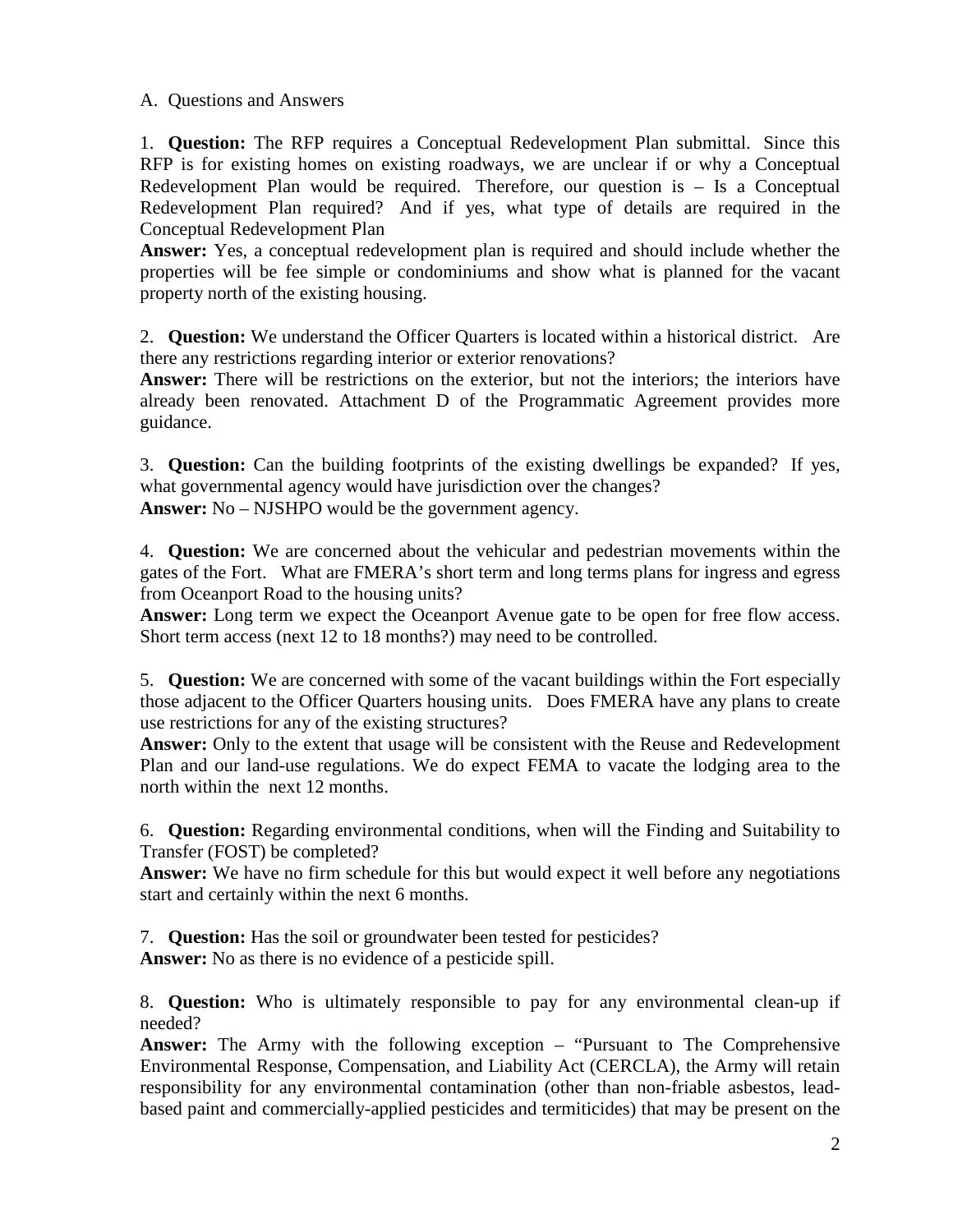Property as of the date of closing with FMERA. The selected Potential Purchaser will be afforded the opportunity to perform due diligence investigations prior to closing at its sole cost and expense. Bidders are hereby notified that registered pesticides have been applied to the property and may continue to be present. The Army has advised FMERA that where a pesticide was applied it was applied in accordance with its intended purpose and consistently with the Federal Insecticide, Fungicide, and Rodentcide Act (FIRA), 7 U.S.C. § 136, et seq., and other applicable laws and regulations. If the successful bidder takes any action with regard to the property, including demolition of structures or any disturbance or removal of soil that may expose, or cause a release of, a threatened release of, or an exposure to, any such pesticide, they would assume all responsibility and liability therefore."

8. **Question:** ECP Parcel 51 seems to intersect the property and has a recommendation for further evaluation for groundwater. Has the evaluation been completed? If so, please provide details.

**Answer:** ECP Parcel 51 is not contiguous to the property and is west of the property. The groundwater from the area of Parcel 51 flows north. Please provide the source of your information. Regardless, any issues will be included as part of the FOST and must be addressed prior to transfer.

9. **Question:** Is it \$1mm each for sewer and water? i.e. \$2mm in total? **Answer:** It is \$1m total for both.

10. **Question:** Is the Purchaser is now responsible for connecting its sewer and water from the boundary of the Property to the facilities of the Two Rivers and NJ Water ? **Answer:** The property will initially have to be either segregated or isolated from a usage/metering perspective. This could be accomplished via providing sub-meters or actually changing the physical piping. Yet to be determined, is the final configuration and location of the interconnection points to TRWRA and NJ American. That is what the \$1M for future offsite improvements is intended for.

11. **Question:** Where are these connections? **Answer:** See answer to question #10 above – this is TBD.

9. **Question:** What if the cost exceeds \$1mm? **Answer:** The Authority will fund it.

10. **Question:** Will roads need to be excavated? **Answer:** If this question is referring to the ultimate placement of utility pipes, yes, most likely.

11. **Question:** Will blanket easements be given as needed? **Answer:** Yes, if required for utility service

12. **Question:** How was the \$1 million estimate calculated? **Answer:** Estimate is based on approximately \$10,000 per residential unit.